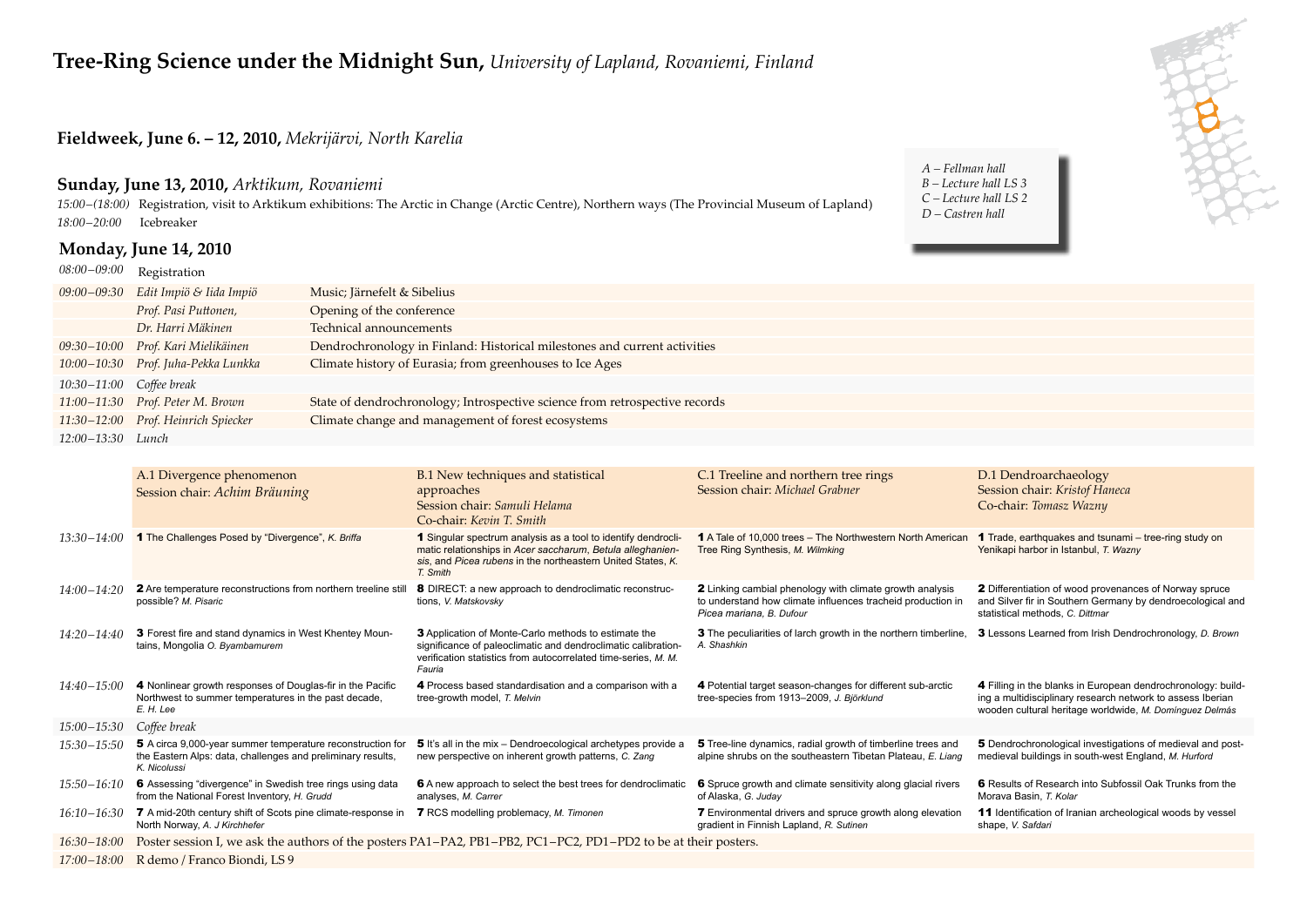#### **Tuesday, June 15, 2010**

|                 | A.2 Reconstruction of past climate<br>variations<br>Session chair: Frank Berninger<br>Co-chair: Kerstin Treydte                                                                                                                 | B.2 Tree rings and natural hazards<br>Session chair: Markus Stoffel<br>Co-chair: Brian Luckman                                                             | C.2 Wood anatomy<br>Session chair: Patrick Fonti                                                                                                                                                                             | D.1 Dendroarchaeology, continues<br>Session chair: Kristof Haneca<br>Co-chair: Tomasz Wazny                                                                                           |
|-----------------|---------------------------------------------------------------------------------------------------------------------------------------------------------------------------------------------------------------------------------|------------------------------------------------------------------------------------------------------------------------------------------------------------|------------------------------------------------------------------------------------------------------------------------------------------------------------------------------------------------------------------------------|---------------------------------------------------------------------------------------------------------------------------------------------------------------------------------------|
| $09:00 - 09:30$ | 1 Climate reconstruction from tree-rings: Advances,<br>Developments, Challenges, K. Treydte                                                                                                                                     | 1 Dendrochronology in natural hazards research, B. Luck-<br>man                                                                                            | 1 Wood anatomy and different data to study the environ-<br>mental signals registered in tree-rings - overview and<br>example of beech (Fagus sylvatica), K. Cufar                                                            | <b>8</b> $(-10 \text{ min})$<br>Medieval roof constructions in Flanders: built with local<br>timber or not? K. Haneca                                                                 |
| 09:30-09:50     | 2 Combining tree-ring proxies and model simulations to<br>reconstruct European climate, J. Franke                                                                                                                               | <b>2</b> Magnitude-frequency relationships of debris flows $-$ a<br>case study based on field surveys and tree-ring records, M.<br><b>Stoffel</b>          | 2 Effect of experimental flooding on vessel area of<br>pedunculate oak and common ash - a matter of timing, U.<br>Sass-Klaassen                                                                                              | 9 Reconstructing Al-Agsa: dendrochronological analysis and<br>absolute dating of timbers from Jerusalem's most sacred<br>mosque, B. Lorentzen                                         |
| 09:50–10:10     | 3 Pan-European climate signals in population dynamics of<br>subfossil oak and pine trees from mire lowlands, rivers and<br>lakes, H. H. Leuschner                                                                               | 3 Tree-ring reconstruction of past lahar activity at Popocaté-<br>petl volcano, Mexico, M. Bollschweiler                                                   | <b>3</b> Maximum latewood density derived from wood anatomical<br>time series analysis, H. Gärtner                                                                                                                           | <b>10</b> Timber trade in the Baltic area during the 13th century,<br>S. Wrobel                                                                                                       |
| 10:10–10:30     | 4 Scandinavian temperature swings offset global warming,<br>U. Büntgen                                                                                                                                                          | 4 Dendrochronological reconstruction of snow avalanche<br>activity in the southern Wasatch Mountains, Utah, USA, M.<br><b>Bekker</b>                       | 4 Twenty years of Needle Trace Method, NTM, R. Jalkanen                                                                                                                                                                      | <b>7</b> Prehistoric dating of the salt mine Hallstatt – Austria: A<br>problem of inter-species synchronisation, M. Grabner                                                           |
| 10:30-11:00     | Coffee break                                                                                                                                                                                                                    |                                                                                                                                                            |                                                                                                                                                                                                                              |                                                                                                                                                                                       |
|                 |                                                                                                                                                                                                                                 |                                                                                                                                                            |                                                                                                                                                                                                                              | D.2 Hydroclimatic changes<br>Session chair: Ute Sass-Klaassen<br>Co-chair: Jaques Tardif                                                                                              |
| 11:00-11:20     | 51200 years of summer temperatures from height incre-<br>ment of Scots pine at the northern timberline in Fennoscan-<br>dia, M. Lindholm                                                                                        | 5 Recent snow-avalanche activity determined by dendro-<br>morphology and dendrochronology in Northern and North-<br>western Iceland, A. Decaulne           | 5 Intra-annual variation of cell parameters of Scots pine and<br>its association with climate throughout Finland,<br>J.-W. Seo                                                                                               | $1$ (+10 min)<br>Spring water levels reconstructed from ice-scarred trees and<br>cross-sectional area of the earlywood vessels in tree-rings<br>from eastern boreal Canada, J. Tardif |
| 11:20-11:40     | 6 A 3500 years-long density chronology in Dachstein moun-<br>tains, Austria - preliminary results, M. Klusek                                                                                                                    | 6 Separating debris-flow and snow avalanche events in a<br>steep watershed of the Swiss Alps using injured broad-<br>leaved and conifer trees, S. Szymczak | 6 Wood anatomy and microcharcoal used as markers of<br>paleoenvironmental reconstruction and indicators of prehis-<br>toric fire regimes. The case of the Ambato valley at the end<br>of the 1st Millennium, H. B. Lindskoug | 2 An Ensemble-Based Approach To Reconstructing Gridded<br>Drought From Tree Rings Over Monsoon Asia, E. Cook                                                                          |
| $11:40 - 12:00$ | <b>7</b> Reconstruction of extremely short or cold summers in<br>the Siberian Subarctic over the last 500 years - the story of<br>anomalous tree ring structures, M. Gurskaya                                                   | 7 Frequency and spread of hyperconcentrated flows on<br>fans: a dendrogeomorphic case-study from a dolomite catch-<br>ment in the Austrian Alps, B. Mayer  | <b>7</b> Evaluation of water deficit tolerance of young aspen<br>(Populus tremula L.) using wood characteristics of juvenile<br>tree rings, M. Meyer                                                                         | 3 A 1000+ year summer PDSI reconstruction for southern-<br>central England, R. Wilson                                                                                                 |
| 12:00-12:20     | 8 Floating millenial chronologies of Pinus in the Sierra de<br>Gredos (Spain), M. Génova                                                                                                                                        | 8 Reconstruction of debris-flow activity in the Mont Dore Val-<br>ley, Sancy Massif (French Central Massif), O. Traian Pop                                 | 8 Erosional processes in the upper part of the mountain<br>catchments recorded in exposed roots, D. Wrońska-Wałach                                                                                                           | 4 Dendrohydrology: a tool for decision making in the face of<br>climate uncertainty, C. Woodhouse                                                                                     |
| $12:20 - 13:50$ | Lunch                                                                                                                                                                                                                           |                                                                                                                                                            |                                                                                                                                                                                                                              |                                                                                                                                                                                       |
|                 | A.2 continues                                                                                                                                                                                                                   | <b>B.2</b> continues                                                                                                                                       | C.2 continues                                                                                                                                                                                                                | D.2 continues                                                                                                                                                                         |
| 13:50-14:10     | <b>9</b> A multiproxy assessment of the growth response to<br>climatic variability of old living trees in the Pyrenees, J. J.<br>Camarero                                                                                       | 9 An improved statistical method in dendrogeomorphology:<br>case study from snow avalanches in the Chic-Chocs Range,<br>eastern Canada, D. Germain         | 9 Wood anatomical analysis of broad-leaved trees injured by<br>debris-flow events, E. Arbellay                                                                                                                               | 5 A Central European oak network reveals inter-annual to<br>multi-centennial hydroclimatic variability over the past 2500<br>years, W. Tegel                                          |
| $14:10 - 14:30$ | <b>10</b> Climate and streamflow variability in the sub-Antarctic<br>region of South America (45° – 56° S) during the last 500<br>years: integrating tree-rings, instrumental records and hydro-<br>climatic modeling., A. Lara | 10 Use of resistograph for dendrogeomorphological analy-<br>sis of avalanche impacts, J. Lopez Saez                                                        | <b>10</b> Investigating relationships between ring width, density<br>and cell properties for two long-lived Southern Hemisphere<br>conifers, K. Allen                                                                        | 6 Reconstructions of regional scale hydroclimatic variability<br>in California using a network of high-quality blue oak (Quer-<br>cus douglasii) tree-ring chronologies, D. Griffin   |
| 14:30–14:50     | 11 Holocenic glacial fluctuations at the Mount San Lorenzo,<br>Aysen Chile, J.-C. Aravena                                                                                                                                       | 11 Spatial reconstructions of snow avalanche frequency<br>and extent using tree rings in Parc National des Ecrins,<br>French Alps, C. Corona               | 11 Tree rings used to assess effects of gypsy moth (Lyman-<br>tria dispar L.) defoliation on wood volume growth of oaks<br>(Quercus spp.) in Pennsylvania, USA, M. A. Fajvan                                                 | <b>7</b> Applying the tree-ring record to critical problems in<br>water resource management, S. Gray                                                                                  |
| 14:50–15:10     | 12 Spatial drought variability over Northwest China inferred<br>from tree rings, K. Fang                                                                                                                                        | <b>13</b> Snow avalanche records in the central Pyrenees,<br>E. Muntán                                                                                     | <b>12</b> The ecological success of the mangrove Avicennia:<br>the perfect combination of well-adapted wood anatomical<br>characteristics and special radial growth? E. Robert                                               | <b>8</b> Development of south Swedish bog-pine chronologies –<br>assessment of palaeoclimatic potential on local to regional<br>scale, J. Edvardsson                                  |
| $15:10 - 15:40$ | Coffee break                                                                                                                                                                                                                    |                                                                                                                                                            |                                                                                                                                                                                                                              |                                                                                                                                                                                       |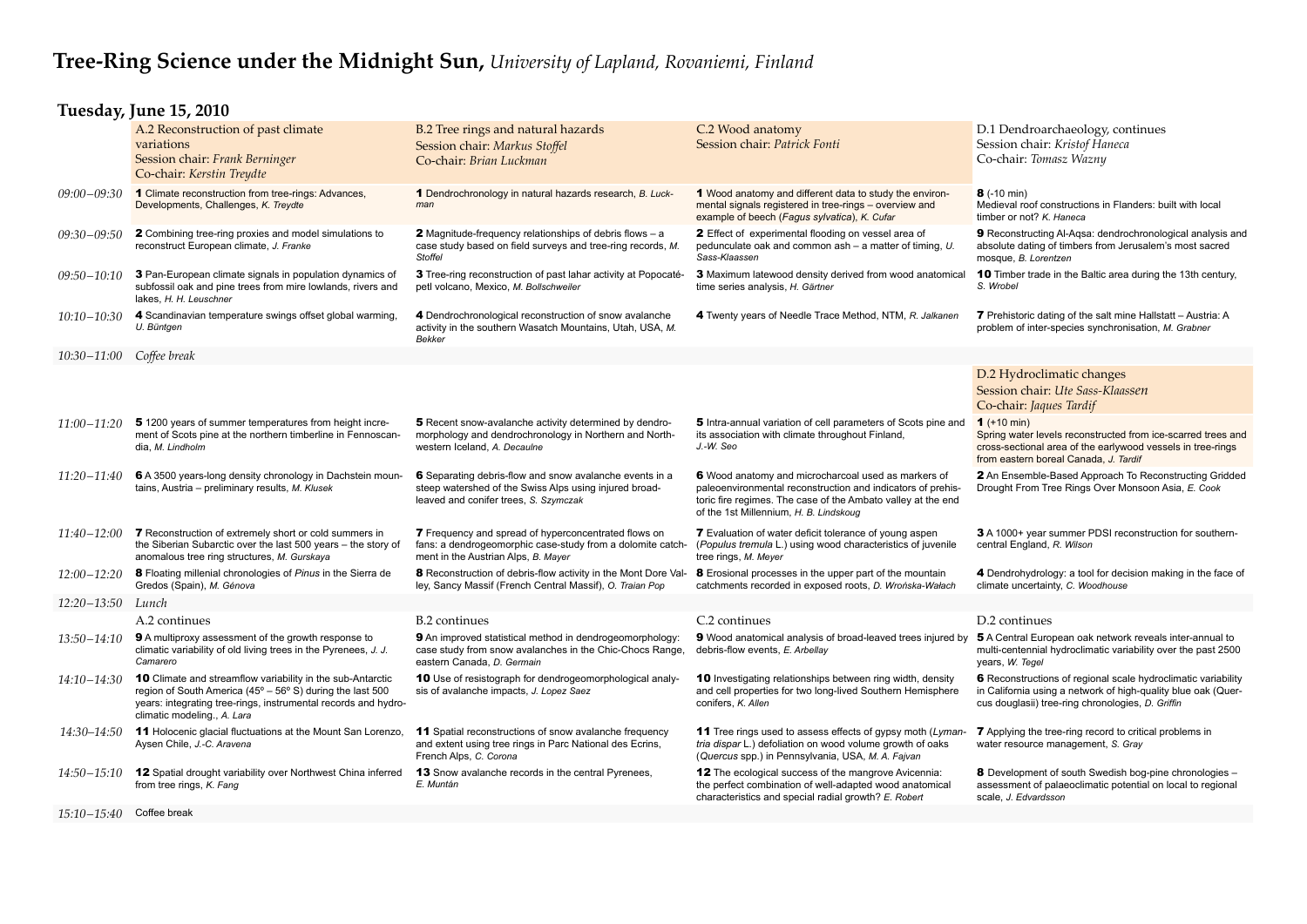### **Tuesday, June 15, 2010, continues**

|                 | A.2 Reconstruction of past climate<br>variations<br>Session chair: Frank Berninger<br>Co-chair: Kerstin Treydte                          | B.2 Tree rings and natural hazards<br>Session chair: Markus Stoffel<br>Co-chair: Brian Luckman                                            | C.2 Wood anatomy<br>Session chair: Patrick Fonti                                                                                                                                 | D.2 Hydroclimatic changes<br>Session chair: Ute Sass-Klaassen<br>Co-chair: Jaques Tardif                                                                |
|-----------------|------------------------------------------------------------------------------------------------------------------------------------------|-------------------------------------------------------------------------------------------------------------------------------------------|----------------------------------------------------------------------------------------------------------------------------------------------------------------------------------|---------------------------------------------------------------------------------------------------------------------------------------------------------|
| $15:10 - 15:40$ | Coffee break                                                                                                                             |                                                                                                                                           |                                                                                                                                                                                  |                                                                                                                                                         |
| $15:40 - 16:00$ | <b>13</b> Annual temperatures during the last 2485 years in the<br>mid-eastern Tibetan Plateau inferred from tree rings, Y. Liu          | 14 Dendroecological study of disturbances in the natural<br>Picea abies forest "Paranglitsa" in Bulgaria, M. Panayotov                    | <b>13</b> Microstructure and chemical composition of tree-rings:<br>new opportunities for multiparameter analysis, P. Silkin                                                     | <b>9</b> Multi-century tree-ring reconstruction of annual streamflow<br>for the Maule watershed, South-Central Chile, R. Urrutia                        |
| $16:00 - 16:20$ | <b>14</b> The New Zealand kauri chronology: recent advance-<br>ments in updating and improving the record, G. Boswijk                    | <b>15</b> Dendrochronological study in the Terekhol Basin, South-<br>ern Siberia, Russia, E. Kuznetsova                                   | <b>14</b> Impact of three silvicultural regimes on radial growth<br>and wood quality of black spruce, a study case in the boreal<br>forest, É. Pamerleau-Couture                 | <b>10</b> A tree-ring perspective on recent and future Rocky<br>Mountain runoff, D. Sauchyn                                                             |
| $16:20 - 16:40$ | <b>15</b> Following the flow: recent progress towards a multi-<br>centennial reconstruction from Eucalyptus pauciflora, M.<br>Brookhouse | <b>16</b> External factors influence on tree growth at the northern<br>timberline at Kola Peninsula and Northern Lapland, E.<br>Kasatkina | <b>15</b> Spatio-temporal variation of earlywood vessel features of<br>Quercus robur L. along a climatic gradient in the Northwest-<br>ern Iberian Peninsula, I. García-González | <b>11</b> The hydroclimatic signal in tree-ring chronologies and<br>recent streamflow trends in the western boreal region,<br>Canada, J.-M. St. Jacques |
| $16:40 - 17:00$ | <b>16</b> 500 years of Pinus heldreichii growth variability for the<br>Pirin Mountains in Bulgaria, M. Panayotov                         | <b>B 4.3</b> Testing the pyroclimatic hypothesis for Mt. Irish,<br>Nevada, USA, F. Biondi                                                 | <b>16</b> Disturbance history of mountain spruce forests in the<br>Carpathian Mts. derived from tree-rings, T. Zielonka                                                          | <b>12</b> Spring flood reconstruction from ice scar chronologies:<br>the example of lake Montausier, northeastern Canada, E.<br>Boucher                 |

*A – Fellman hall B – Lecture hall LS 3 C – Lecture hall LS 2 D – Castren hall*

 *19:00-20:30* Rovaniemi City Reception

#### **Wednesday, June 16, 2010**

|                 | A.3 Tree rings and insects, diseases and anthro-<br>pogenic factors<br>Session chair: Risto Jalkanen                                                            | B.1 New techniques and statistical approaches<br>Session chair: Samuli Helama<br>Co-chair: Kevin T. Smith                                                                                                                                                | C.3 Dendroecology of shrubs<br>Session chair: Eryuan Liang                                                                                      |
|-----------------|-----------------------------------------------------------------------------------------------------------------------------------------------------------------|----------------------------------------------------------------------------------------------------------------------------------------------------------------------------------------------------------------------------------------------------------|-------------------------------------------------------------------------------------------------------------------------------------------------|
| $09:00 - 09:30$ | 1 Spruce budworm outbreaks and the dynamics of boreal<br>old growth forest of Eastern North America, H. Morin                                                   | <b>2</b> continues (-10 min)<br>A digital collaboratory for cultural dendrochronology (DCCD)<br>in the Low Countries, E. Jansma                                                                                                                          | 1 Ecological significance of annual rings in trees, shrubs<br>and herbs, F. Schweingruber                                                       |
| $09:30 - 09:50$ | 2 Testing for a CO <sub>2</sub> fertilization effect on growth of Canadian<br>boreal forests, M. Girardin                                                       | <b>9</b> Use of mixed models in dendroecology, F. Berninger                                                                                                                                                                                              | 2 Scaling the mountains and roaming the tundra - expand-<br>ing shrubs in North-Scandinavia and Northwest-America, M.<br>Hallinger              |
| $09:50 - 10:10$ | 3 Coring as a contributing factor to tree mortality?, J. Wunder                                                                                                 | <b>10</b> Analysis of non-linear relationships between climate<br>and tree rings using non metric multidimensional scaling,<br>D. Patón                                                                                                                  | 3 Deciduous shrub growth and the greening of the Arctic in<br>Western Siberia, B. C. Forbes                                                     |
| $10:10 - 10:30$ | 4 Silver fir (Abies alba Mill.) decline and dieback: compari-<br>son of growth patterns between sites and improvement of<br>tree mortality models, M. Cailleret | 11 Dendroclimatic instability in Aleppo pine across the<br>Mediterranean basin, M. de Luis                                                                                                                                                               | 4 Annual shoot length growth of the Arctic dwarf shrub Cas-<br>siope tetragona as monitor of present-day and past climate<br>change, S. Weijers |
| $10:30 - 11:00$ | Coffee break                                                                                                                                                    |                                                                                                                                                                                                                                                          |                                                                                                                                                 |
| $11:00 - 11:20$ | 5 The contribution of the root system to the success of<br>sylvicultural treatments, C. Krause                                                                  | <b>12</b> The interior of tree roots $-$ a fusion of 3D laser scanning<br>and 2D tree ring data, B. Wagner                                                                                                                                               | 5 Comparison of tree ring patterns of dwarf shrubs and<br>trees of the genus Betula at the upper timberline in Norway.<br>I. Burchardt          |
| $11:20 - 11:40$ | 6 Changes in growth and dendroclimatic response of trees<br>growing along an artificial lake, C. Copenheaver                                                    | <b>13</b> Defining temperature and soil moisture tresholds for<br>positive radial increment of cork oak (Quercus suber L.) in a<br>mediterranean environment: an approach based on general-<br>ized semiparametric linear mixed models, J. Vázquez-Piqué | 6 Are shrubs climbing mountains faster in warmer microcli-<br>mates? I. H. Myers-Smith                                                          |
| $11:40 - 12:00$ | <b>7</b> Air pollution recorded in Scots pine and disease rises in<br>local population due to harmful emissions in Upper Silesia<br>(southern Poland), I. Malik | 14 Does acorn production influence the diametric stem<br>growth of holm oak? D. Martin                                                                                                                                                                   | 7 Interaction of geomorphic features and dendrochronologi-<br>cal potential of polar dwarf shrubs (Salix polaris, Svalbard),<br>A. Buchwal      |
| $12:00 - 12:20$ | 8 Dendroclimatological analysis of declining Norway spruce<br>forests (Picea abies (L.) Karst) in West Carpatians, R.<br>Marusak                                | 15 Analyzing subjective expert opinions about standardiza-<br>tion of tree-ring series, J. Hollmen                                                                                                                                                       | 8 Advances of shrub in dendrochronology study in China,<br>X. Shengchun                                                                         |
| $12:20 - 13:50$ | Lunch                                                                                                                                                           |                                                                                                                                                                                                                                                          |                                                                                                                                                 |
|                 |                                                                                                                                                                 |                                                                                                                                                                                                                                                          |                                                                                                                                                 |

*13:50 – 20:00* In-conference tour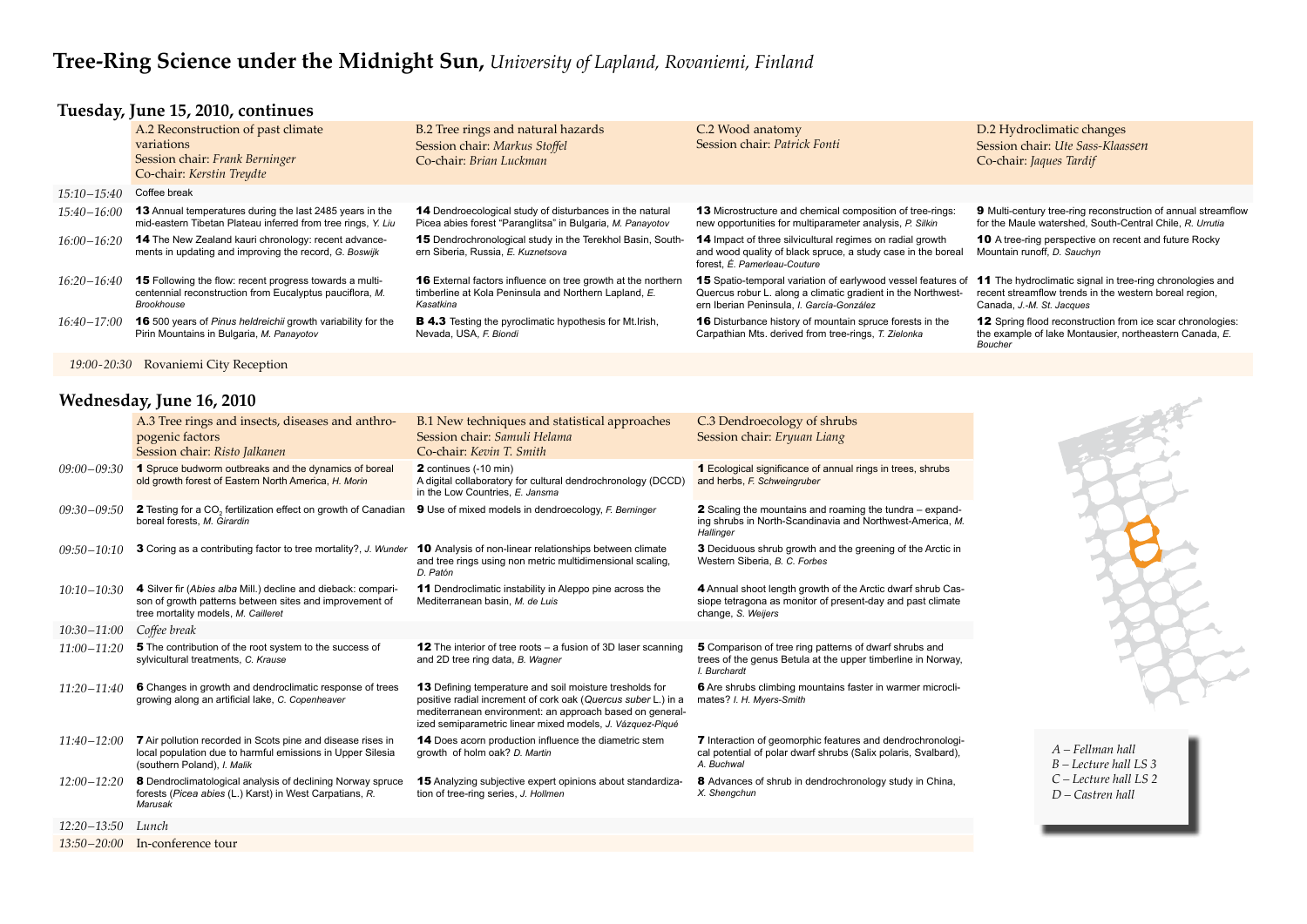## **Thursday, June 17, 2010**

|                   | A.4 Climate-growth relationship of<br>different tree species<br>Session chair: Jan Esper                                                                  | <b>B.3 Stable isotopes</b><br>Session chair: Gerd Helle<br>Co-chair: Akira Kagawa                                                                                                                     | C.4 Intra-annual cambium dynamics<br>Session chair: Annie Deslauriers<br>Co-chair: Jožica Gričar                                                            | D.3 Stand dynamics and sustainable forest<br>management<br>Session chair: Pascale Weber                                                                                           |
|-------------------|-----------------------------------------------------------------------------------------------------------------------------------------------------------|-------------------------------------------------------------------------------------------------------------------------------------------------------------------------------------------------------|-------------------------------------------------------------------------------------------------------------------------------------------------------------|-----------------------------------------------------------------------------------------------------------------------------------------------------------------------------------|
| 09:00-09:30       | Co-chair: David Frank<br>1 Qinghai-Tibetan Plateau tree-ring network reveals<br>large-scale spring moisture variation, Q.-B. Zhang                        | <b>1</b> Stable isotopes of tree rings as a tool to pinpoint the<br>geographic origin of timber, A. Kagawa                                                                                            | 1 Application of controlled experiments for studies of radial<br>growth of trees, J. Gricar                                                                 | Co-chair: Christof Bigler<br>1 Use and misuse of tree rings in long-term forestecosystem<br>research: Swiss experiences, P. Cherubini                                             |
| $09:30 - 09:50$   | 2 Summer temperature reconstruction for SE European<br>Alps based on European larch (Larix decidua Mill.) treering<br>proxies, T. Levanic                 | 2 Laser microdissection-flash-pyrolysis-GC-IRMS:<br>a<br>new method for rapid analysis of intra-and interannual varia-<br>tions of <sup>13</sup> C and <sup>18</sup> O in tree rings, G. Helle        | 2 Intra-annual cambial activity and carbon availabilty in stem<br>of poplar, A. Deslauriers                                                                 | 2 Climate impacts on tree growth, mortality and lifespan<br>of conifers in forests of the European Alps and the Rocky<br>Mountains, C. Bigler                                     |
| $09:50 - 10:10$   | 3 Assessment of long-term interannual tree NPP varia tions<br>in response to climate, F. Babst                                                            | <b>3</b> The influence of atmospheric circulation patterns on the<br>oxygen isotope ratio in precipitation and tree rings, M. Saurer                                                                  | 3 Predicting timings of xylogenesis in black spruce under<br>climatic warming, S. Rossi                                                                     | 3 Growth and sensitivity of beech at the dry distribu tion<br>limit, P. Weber                                                                                                     |
| $10:10 - 10:30$   | 4 Climate and stand dynamics in the Pinus pinaster forest<br>stands in northern Portugal, M. L. R. Liberato                                               | 4 Biases and trends in long-term isotope data from the<br>Spanish Pyrenees, J. Esper                                                                                                                  | 4 Intra-annual radial growth in Scots pine (Pinus sylvestris<br>L.) exposed to drought, W. Oberhuber                                                        | 4 Tree response to severe drought in the Republic of Ire-<br>land: the case of Avoca, Co. Wicklow, A. Tene                                                                        |
| 10:30-11:00       | Coffee break                                                                                                                                              |                                                                                                                                                                                                       |                                                                                                                                                             |                                                                                                                                                                                   |
| $11:00 - 11:20$   | 5 The value of Pinus heldreichii as climate archive in South-<br>eastern Europe, K. Grunewald                                                             | 5 Stable C and O isotopes in tree physiology for the inter-<br>pretation of tree ring data, R. Siegwolf                                                                                               | 5 Temperature-induced differences in timing of intra-annual<br>growth of subalpine Larix decidua and Picea abies, P. Fonti                                  | 5 Spatial and age structure, tree-ring growth dynamics and<br>climate sensitivity in treeline beech forests in Central Italy,<br>C. Urbinati                                      |
| 11:20–11:40       | 6 Climate impact on the radial increment of Norway spruce<br>(Picea abies (L.) Karst.) in Belarus, M. Yermokhin                                           | 6 A Millennial length Stable Isotope Chronology for Arctic<br>Sweden (Torneträsk), N.J. Loader                                                                                                        | 6 Circadian stem size dynamics in larch and spruce along a<br>900-meter elevational gradient, G. M. King                                                    | 6 Climate signal and sensitivity of Turkey oak (Quercus cer-<br>ris) in central-southern Italy, V. Gallucci                                                                       |
| $11:40 - 12:00$   | 7 The first quantative warm period temperature reconstruc-<br>tion in the Caucasus mountains derived from tree-ring data,<br>E. Dolgova                   | 7 Reconstructing the climate of Scotland using stable<br>carbon and oxygen isotopes in Pinus sylvestris L. (Scots<br>pine), E. Woodley                                                                | 7 What a dendrochronologist can learn from cambium<br>phenology and intra-annual dynamics of tree-ring formation?<br>C. Rathgeber                           | 7 Norwey spruce of different provenances grown in dry re-<br>gions of Austria - influences on ring width and wood density,<br>S. Karanitsch-Ackerl                                |
| $12:00 - 12:20$   | 8 Opposite migration of beech and spruce in Southern Swe-<br>den - A dendroclimatological analysis, B. Grundmann                                          | 8 Age related growth trends in the tree-ring archive:<br>A case study from Pinus sylvestris L. in north-western<br>Norway, G. Young                                                                   | 8 Seasonal growth of tree-rings in larch (Larix gmelinii<br>Rupr.) on permafrost soils in Siberia, M. Bryukhanova                                           | 8 Comparison in radial growth patterns of Picea abies in<br>Bulgarian and Swiss mountains, F. Krumm                                                                               |
| 12:20-13:50 Lunch |                                                                                                                                                           |                                                                                                                                                                                                       |                                                                                                                                                             |                                                                                                                                                                                   |
|                   | A.4 continues                                                                                                                                             | <b>B.3</b> continues                                                                                                                                                                                  | C.4 continues                                                                                                                                               | D.3 continues                                                                                                                                                                     |
| 13:50-14:10       | 9 A preliminary analysis of regional moisture in the North-<br>western China during the past 150 years, Y. Zhang                                          | 9 Long-Term Changes in Water Use Efficiency Across<br>Europe, D. Frank                                                                                                                                | 9 Phloem ring formation and secondary changes in beech<br>(Fagus sylvatica) bark, P. Prislan                                                                | 9 Studying the effect of seasonal temperature and precipita-<br>tion on annual diameter growth of Scots pine on drained<br>peatlands, H. Hökkä                                    |
| $14:10 - 14:30$   | <b>10</b> Tree-ring-based reconstruction of the April to September<br>mean temperature since 1826 AD for north-central Shaanxi<br>Province, China, Q. Cai | <b>10</b> Climate signals in stable isotopes of Juniperus excelsa<br>from Turkey back to 1025, <i>I. Heinrich</i>                                                                                     | <b>10</b> Re-activation of xylem and phloem flow in young oaks<br>during spring, P. Copin                                                                   | 10 Effects on dry matter production and intra-annual growth<br>ring density characteristics of genetically improved Norway<br>spruce in northern Sweden, T. Mörling               |
| 14:30–14:50       | 11 Responsive variations of Qilian Juniper to climate at dif-<br>ferent elevations in Wulan, Qinghai Province, China, Y. Xu                               | <b>11</b> The use of carbon and oxygen stable isotope data in<br>tree-rings for dendroecological studies in Siberia (Russia),<br>A. V. Kirdyanov                                                      | <b>11</b> Xylem formation and seasonal growth of Agathis aus<br>tralis (kauri) - an examination of intra-annual tree-ring pat-<br>terns, S. P. J. McCloskey | 11 Dynamics of Pinus banksiana mortality in the eastern<br>Canadian boreal forest, A. Genries                                                                                     |
| $14:50 - 15:10$   | 12 Tree-ring based winter temperature reconstruction for<br>the lower reaches of the Yangtze River in southeast China,<br>J. Shi                          | 12 Stable isotopes in tree rings as indicator of climatic<br>and environmental changes in high - latitude and -altitude<br>regions, O. Sidorova                                                       | 12 Compression wood formation as an indicator of ice<br>storm damage in the southern Appalachian Mountains, USA,<br><b>B.</b> Hook                          | 12 Would Quercus canariensis Willd. populations from low<br>elevations be particularly threatened by drought increase?<br>G. Gea-Izquierdo                                        |
| $15:10 - 15:40$   | Coffee break                                                                                                                                              |                                                                                                                                                                                                       |                                                                                                                                                             |                                                                                                                                                                                   |
| $15:40 - 16:00$   | 13 Three spruce chronologies of tree-ring maximum density<br>from upper tree line in the western Tianshan Mountains of<br>Xinjiang, Y. Yujiang            | 13 Dendrochronology and metal deposition in tree rings of<br>baldcypress (Taxodium distichum) growing in wetlands in<br>south Louisiana, USA, M. S. Devall                                            | 13 A physiological model of wood formation, T. Hölttä                                                                                                       | <b>13</b> Interactive effects of climate and groundwater depth<br>on semiarid woodlands: a dendrochronological analysis in<br>central Argentina, S. Marys Bogino                  |
| $16:00 - 16:20$   | <b>14</b> History of Abies spectabilis population recruitment along<br>an altitudinal gradient in Mt. Everest region, L. Lv                               | <b>14</b> Reconstructing hydro-climate during the last two centu-<br>ries in the northeastern Canadian boreal forest using carbon<br>and oxygen dendroisotopes, C. Bégin                              |                                                                                                                                                             | <b>14</b> Nothofagus dombeyi and Austrocedrus chilensis estab-<br>lishment in declining forests, M. Amoroso                                                                       |
| $16:20 - 16:40$   | <b>15</b> The palaeoclimatic potential of conifer species in the<br>Himalayan region of Pakistan, M. Ahmed                                                | <b>15</b> Evaluating the integrity of isotopic series in fossil wood<br>deposited in Northeastern Canadian lakes - Preliminary<br>work for reconstructing millennium climatic series, M. M.<br>Savard |                                                                                                                                                             | <b>15</b> Impact of future climate on radial growth of four domi-<br>nant boreal tree species along a latitudinal gradi ent in the<br>eastern Canadian boreal forest, J.-G. Huang |
|                   |                                                                                                                                                           | 16:40-18:30 Poster session II, we ask the authors of the posters PA3-PA5, PB3-PB4, PC3-PC5, PD3-PD4 to be at their posters.                                                                           |                                                                                                                                                             |                                                                                                                                                                                   |
|                   | $17.00$ $17.20$ Meeting of the Meeting Association                                                                                                        |                                                                                                                                                                                                       |                                                                                                                                                             |                                                                                                                                                                                   |

*17:00 – 17:30* Meeting of the Nordic Association

*17:30 – 18:30* Meetings of the continental associations (ATR, TRS, Asian, Nordic)